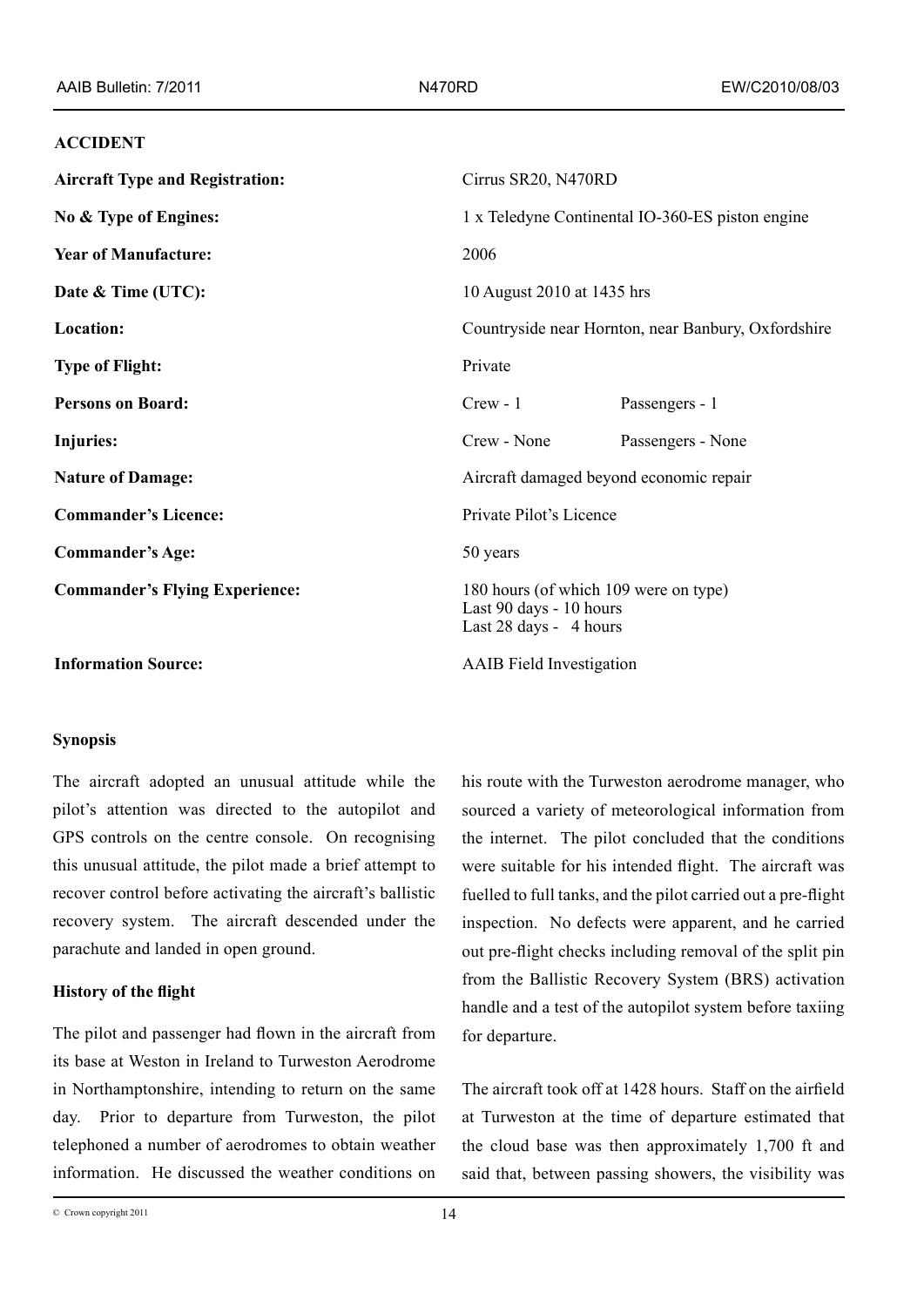10 km or more. The pilot established the aircraft on track towards LIPCO<sup>1</sup>, made contact with Birmingham Approach, and gave some details about his flight, including his intention to cruise at 4,500 ft. At 1436 hrs, the controller asked him to report his aircraft type. He made a broken transmission "AIRCRAFT TYPE is a sierra romeo two zero and we're act…". The controller asked the pilot to continue to pass the information, to which the pilot replied "JUST PULLED THE 'CHUTE – WE'RE OK". A short time later the pilot transmitted "we're descending over open ground - under parachute – we inadvertently went imc". The controller acknowledged this information, marked the aircraft's location on his radar display, and alerted the emergency services. There were no further communications between ATC and the aircraft.

The aircraft descended under the BRS parachute and impacted a tree on common ground near a village. The tree restricted the opening of the right side cabin door, but both occupants vacated the aircraft without difficulty using the left side door. Neither occupant sustained injury and there was no fire. Members of the public arrived at the aircraft and gave assistance to the pilot and passenger.

The pilot made a 999 call to the Police, during which he told the police operator that he had "LOST CONTROL". Fire and rescue service personnel dealt with a fuel leak from a ruptured fuel tank.

## **The pilot's recollections**

The pilot and passenger returned to Ireland by public transport, and were interviewed first by investigators from the Irish government's Air Accident Investigation

**Footnote**

Unit, who assisted the AAIB in this investigation. The pilot was later interviewed by an AAIB investigator.

The pilot stated that having departed from Turweston, he engaged the autopilot in vertical speed and navigation modes. Approaching 3,000 ft, he decided that the weather ahead was not suitable to continue the flight. He stated that he selected the altitude hold mode of the autopilot and pre-selected the heading bug to command a turn of 90° from his course before turning his attention to the GPS screen to programme a return to Turweston. His attention was directed for a time to the autopilot and GPS controls on the centre console of the aircraft. He stated that there was then a "huge jolt" which caused his headset to fall from his head. He then found himself looking ahead "absolutely straight down" at the ground. He stated that he immediately checked the indicated airspeed, which was 120 kt, closed the throttle2 , and pulled the BRS activation handle. Later in the first interview he added that he had attempted to pitch the aircraft nose up before activating the parachute, but that the aircraft had not responded to his control input.

The pilot stated that he used one hand to pull the BRS handle, giving a firm, sustained, pull. He commented that the parachute deployed with a loud rustling sound and that it took longer to influence the aircraft's motion than he expected. He stated that the aircraft then descended under the parachute and that during the descent he saw that the aircraft was drifting towards a built-up area. Being aware of a previous event in the USA, during which the pilot of another Cirrus had used engine power to influence the aircraft's path during a parachute descent, he re-started the engine and

<sup>1</sup> LIPCO is a reporting point on the FIR boundary over the Irish Sea south-east of Dublin.

**Footnote**

Recorded information indicated that the engine was shut down or stopped at around this time.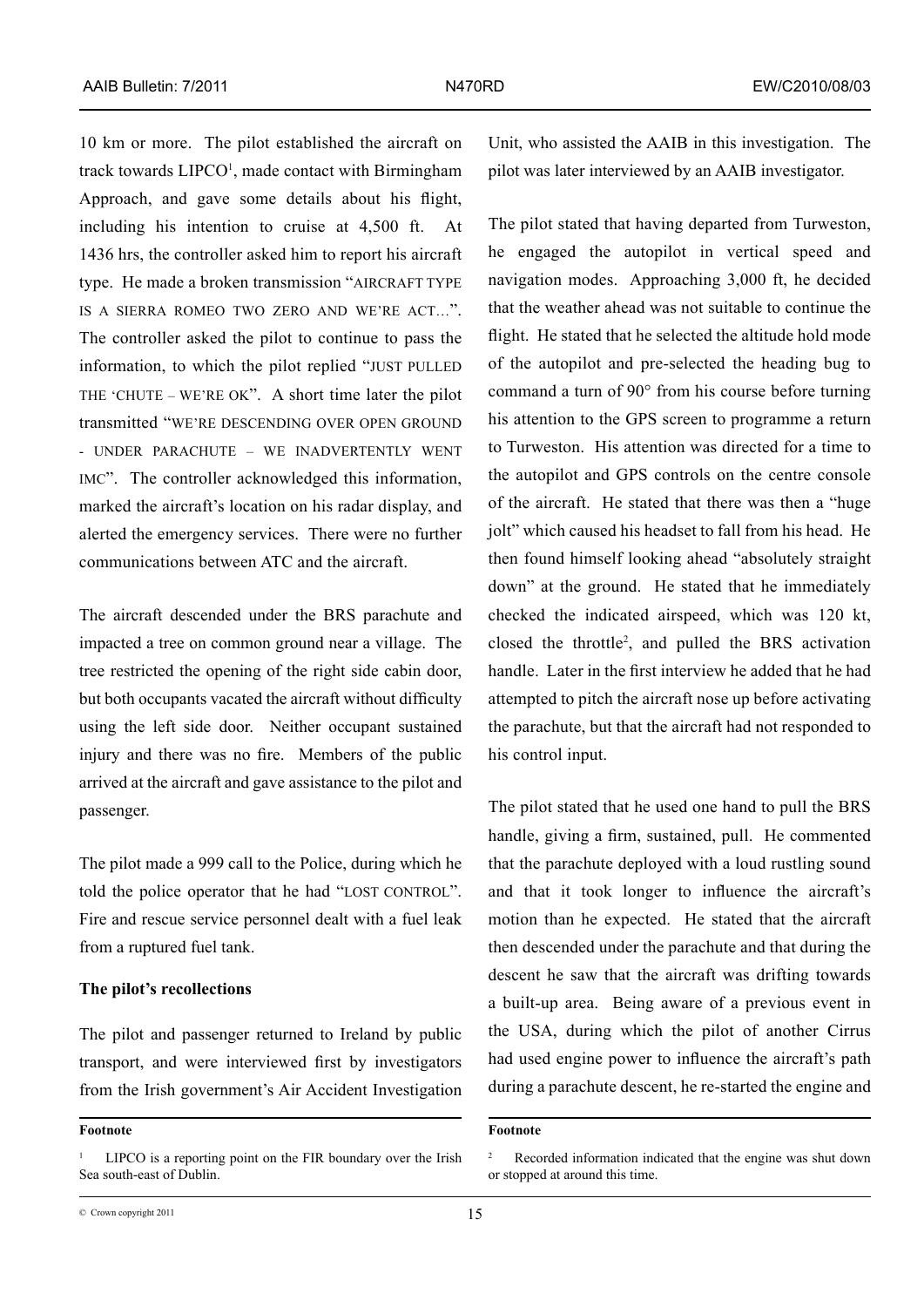attempted to steer the aircraft. He was not certain to what extent he was able to influence the aircraft's path. The aircraft then began to drift away from the built-up area and he shut the engine down again and switched off the aircraft's electrical system. The pilot said that the descent under parachute was "very gentle".

During the interviews with the pilot, he gave an account of events without mentioning having entered IMC. A copy of the RTF recording was played to the pilot during the second interview, and after listening to it he stated that he had not entered IMC but had made the transmission to indicate that he was turning because there was cloud ahead.

### **Pilot training**

The pilot obtained a PPL(Aeroplanes) in 2007 and completed two days of Cirrus conversion training with a Cirrus certified instructor shortly after acquiring the aircraft. This training included use of the autopilot and associated systems, although the pilot acknowledged that he did not understand the operation of some autopilot selections. The pilot stated that he had no memory of a briefing on the BRS system, but that he had made himself very familiar with the system description in the aircraft documentation, and was aware of the maximum demonstrated deployment speed, which he stated was  $132$  kt<sup>3</sup>. He commented that he had developed the view that the parachute system was a "last resort". He had no qualification for flight in IMC.

## **Meteorological information**

The Met Office supplied an analysis of the conditions in the area of Hornton, near the accident site, at the time of the event. From his study of satellite and radar images,

the meteorologist concluded that Hornton lay on the boundary between an area of thick cloud cover to the south and more broken cloud with some clear areas to the north. His report stated:

*'The location of Hornton is very close to the boundary between these two areas for much of the day, only becoming properly clear of the cloudier area in the south by the 1600 UTC frame. The nearest observation is from the METAR at Coventry airport (EGBE) which shows the cloud base lifting from 1100 UTC. However, given that the large mass of cloud moves only very slowly and erratically southwards through the day, Hornton is likely to have experienced lower cloud bases and poorer conditions later in to the day than Coventry (the satellite imagery shows the cloud to be more extensive over the Hornton area than the relatively short distance further north over Coventry). The rainfall radar also shows that Hornton was affected by rainfall on and off throughout the day, although it had cleared south by 1500 UTC. The implication of the rainfall is of a significant depth of cloud above the Hornton area.'*

There are no official meteorological observation sites close to Hornton. However, an indication of the conditions may be obtained from reports from the nearest stations. See Table 1.

The chief flying instructor at Shennington Gliding Club, 2 nm south-west of the accident site, recalled that at about 1430 hrs, the gliding club had ceased flying<sup>4</sup> because low cloud, rain, and drizzle had moved into

**Footnote**

<sup>3</sup> The Pilot's operating handbook states *'The maximum demonstrated deployment speed is 135KIAS…'.*

**Footnote**

The last landing before the reported poor weather was at 1410 hrs, the first launch afterwards was at 1520 hrs)

 $\degree$  Crown copyright 2011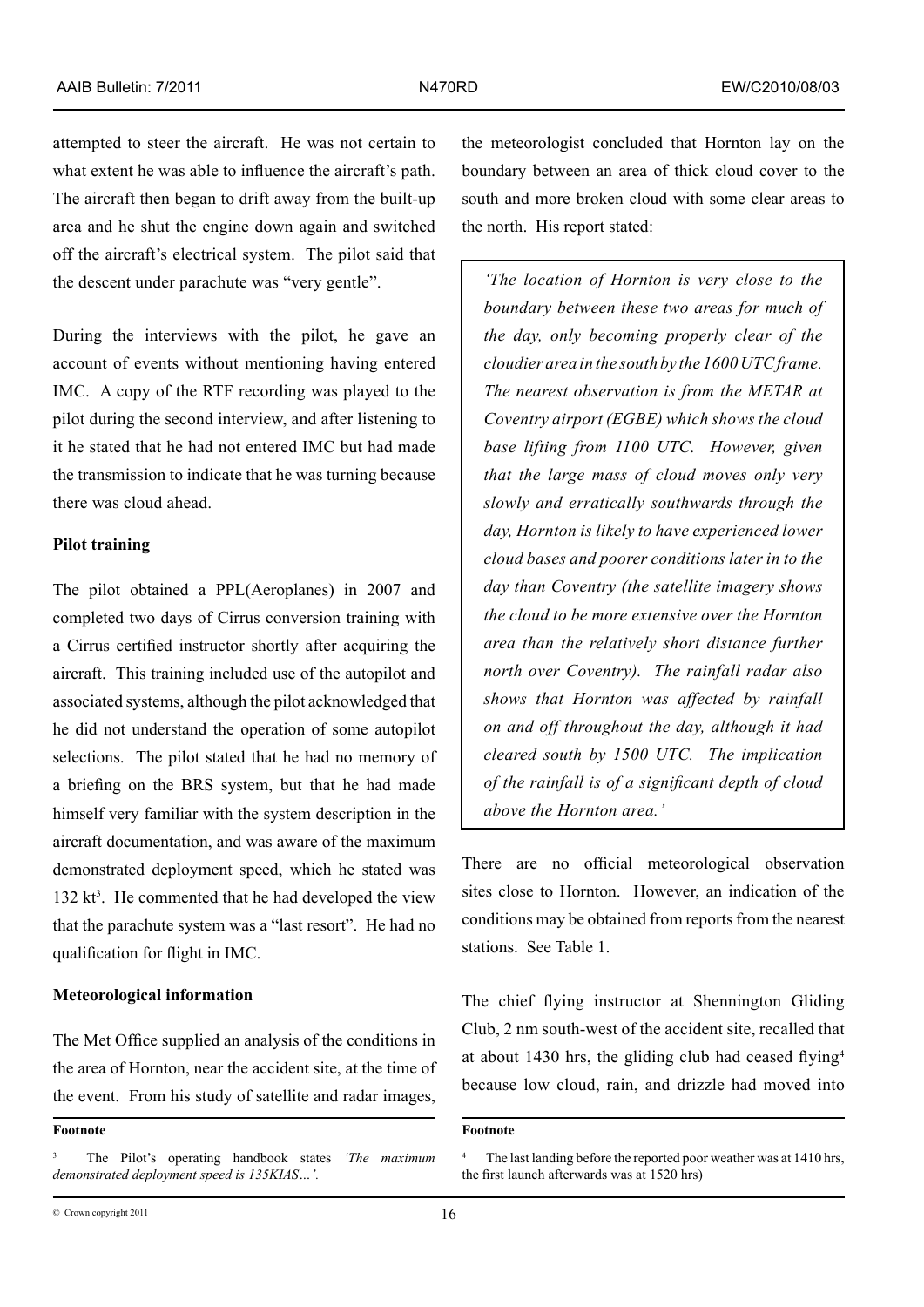| <b>Station</b>      | <b>Visibility and weather</b>                 |                                      | <b>Cloud</b>                         |                                      |
|---------------------|-----------------------------------------------|--------------------------------------|--------------------------------------|--------------------------------------|
|                     | 1420 hrs                                      | 1450 hrs                             | 1420 hrs                             | 1450 hrs                             |
| Birmingham          | 10 km or more                                 | 10 km or more                        | FEW 3,000 ft                         | FEW 3,000 ft                         |
| Coventry            | 10 km or more                                 | 10 km or more                        | SCT 2,500 ft                         | SCT 2,400 ft                         |
| Gloucester          | 10 km or more                                 | 10 km or more                        | BKN 1,500 ft<br>BKN 3,000 ft         | BKN 1,500 ft<br><b>BKN 3,000 ft</b>  |
| Cranfield           | 8 km                                          | 4 km, Rain                           | FEW 1,800 ft<br>SCT 2,600 ft         | SCT 1,000 ft<br>SCT 2,000 ft         |
| Fairford            | $4,800$ m, Slight<br>Rain, Mist<br>(1355 hrs) | 6 km Slight Rain,<br>Mist (1455 hrs) | <b>FEW 500 ft</b><br>OVC 2,200 ft    | OVC 2,200 ft                         |
| <b>Brize Norton</b> | 3,000 m, Rain<br>$(1350 \text{ hrs})$         | 2,500 m, Rain                        | <b>BKN 500 ft, OVC</b><br>$2,000$ ft | <b>BKN 400 ft, OVC</b><br>$1,000$ ft |

# **Table 1**

Meterological information

the area. He estimated that the cloud base was 800 to 1,000 ft above the airfield, and visibility was perhaps 1,500 m. The sky cleared promptly, after 30 or 45 min of poor weather.

**ATC and emergency services response**

The controller working the Birmingham Approach frequency did not, at first, recognise that the pilot's transmissions regarding the parachute having been deployed referred to a BRS parachute. He quickly realised, however, that it was unlikely that the pilot would make a radio transmission whilst descending under a personal parachute, and his knowledge of the Cirrus aircraft assisted him in realising that the whole aircraft was descending by parachute.

The investigation identified that staff members of air navigation service providers have not been informed, in any formal way, of the development and introduction of ballistic recovery systems. Whilst many staff members are aware of the systems, and some know that they are

fitted to a variety of aircraft including the Cirrus, others do not.

# **Recorded data**

The aircraft was equipped with an Avidyne Entegra Primary Flight Display (PFD) and Multifunction Flight Display (MFD). These were removed from the aircraft and the data read out at the AAIB's laboratory. The version of the PFD software installed meant that parameters relating to the autopilot were not recorded.

Recording began as the aircraft taxied at Turweston and ended with the aircraft on the ground following the accident. The later part of the accident track, based on the GPS positions and recorded pressure altitude, is presented in Figure 1. Selected recorded flight parameters are plotted in Figure 2 for the whole of the accident flight. The accelerations, which were recorded from accelerometers within the PFD, were converted to units of 'g' and corrected to the aircraft's centre of gravity position before being plotted. The altitude bug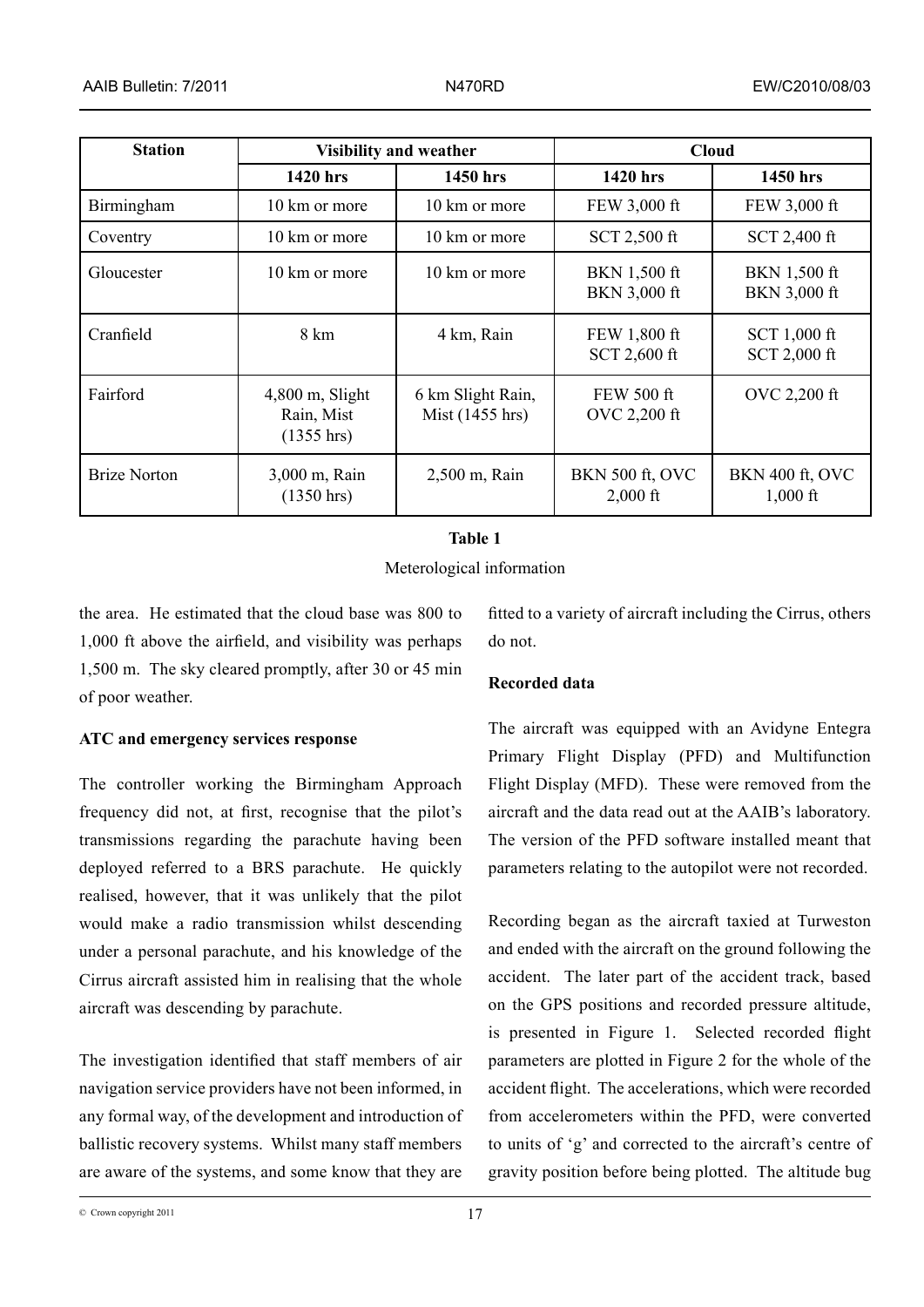

### **Figure 1**

3D view of the latter part of the aircraft's track from GPS position and recorded pressure altitude

and heading bug values were recorded each time either of these parameters was changed during the flight.

Figure 2 shows that between 1430:30 hrs and 1434:30 hrs, the aircraft was climbing at a constant 400 ft/min on a heading of 295ºM. The recorded engine speed was 2,530 rpm and the indicated airspeed

120 kt, reducing to 115 kt. The aircraft then began to level off. 25 seconds later, at 1434:55 hrs, the aircraft reached 3,360 ft amsl and this altitude was selected on the altitude bug. During the next 75 seconds of flight the data is smoother than data recorded up to this point. The recorded data covering this portion of the flight is presented in more detail in Figure 3, which includes the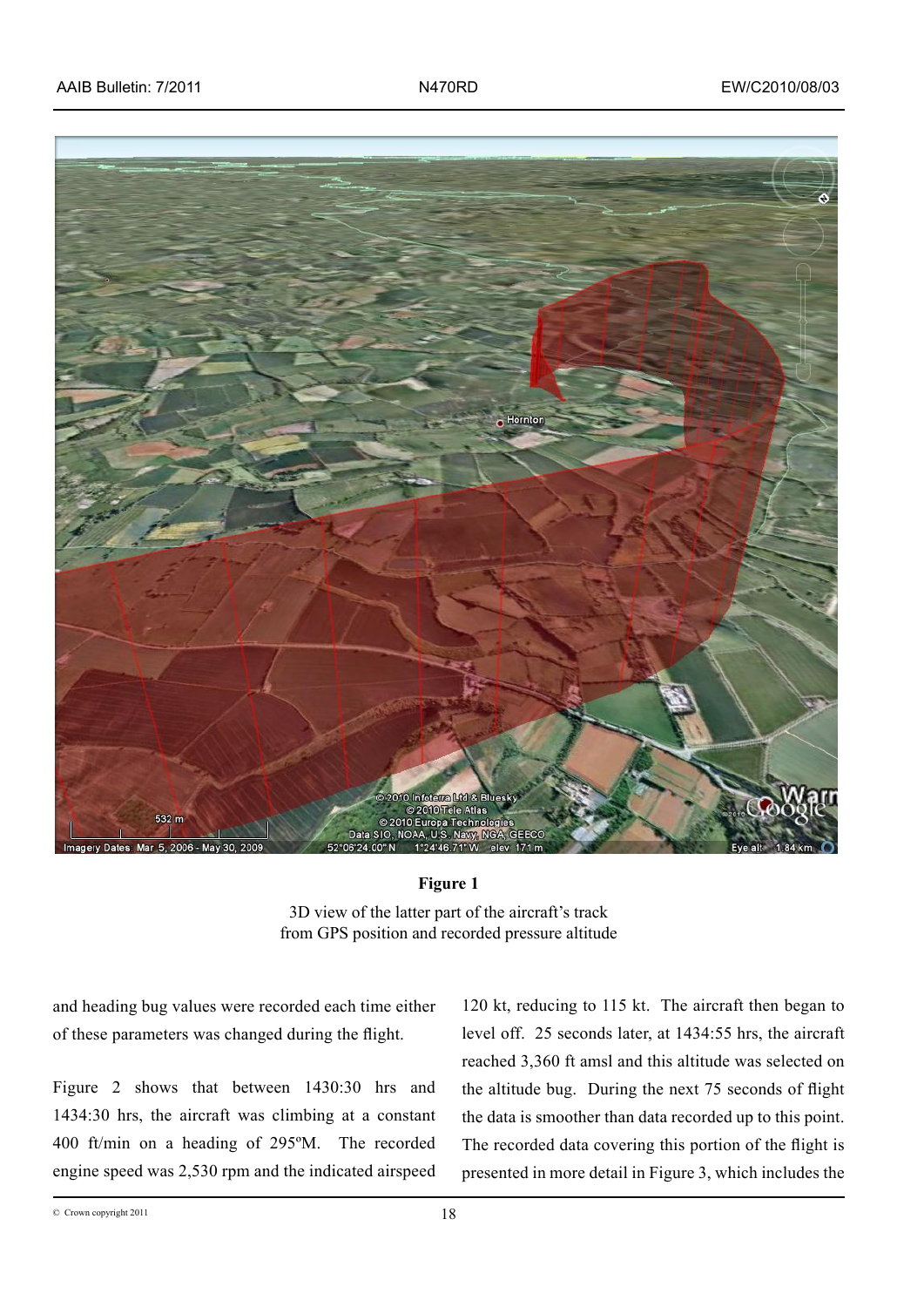



Salient recorded parameters from the PFD and MFD showing the whole flight

'active course bearing' from the recorded navigation data for the selected navigation source, and some of the radio calls between N470RD and Birmingham Approach.

Between times 1434:55 hrs and 1436:15 hrs, the aircraft's flight path and attitude were not stable.

The altitude climbed gradually by about 50 ft while oscillating two and a half times through  $\pm$ 75 ft, with corresponding oscillations in pitch  $(\pm 3^{\circ})$  and airspeed  $(\pm 5 \text{ kt and increasing by 10 kt})$ . The roll was less oscillatory (and also not in phase with the pitch oscillations), initially rolling to 18º left wing down then to 13º right wing down, and then to the left again.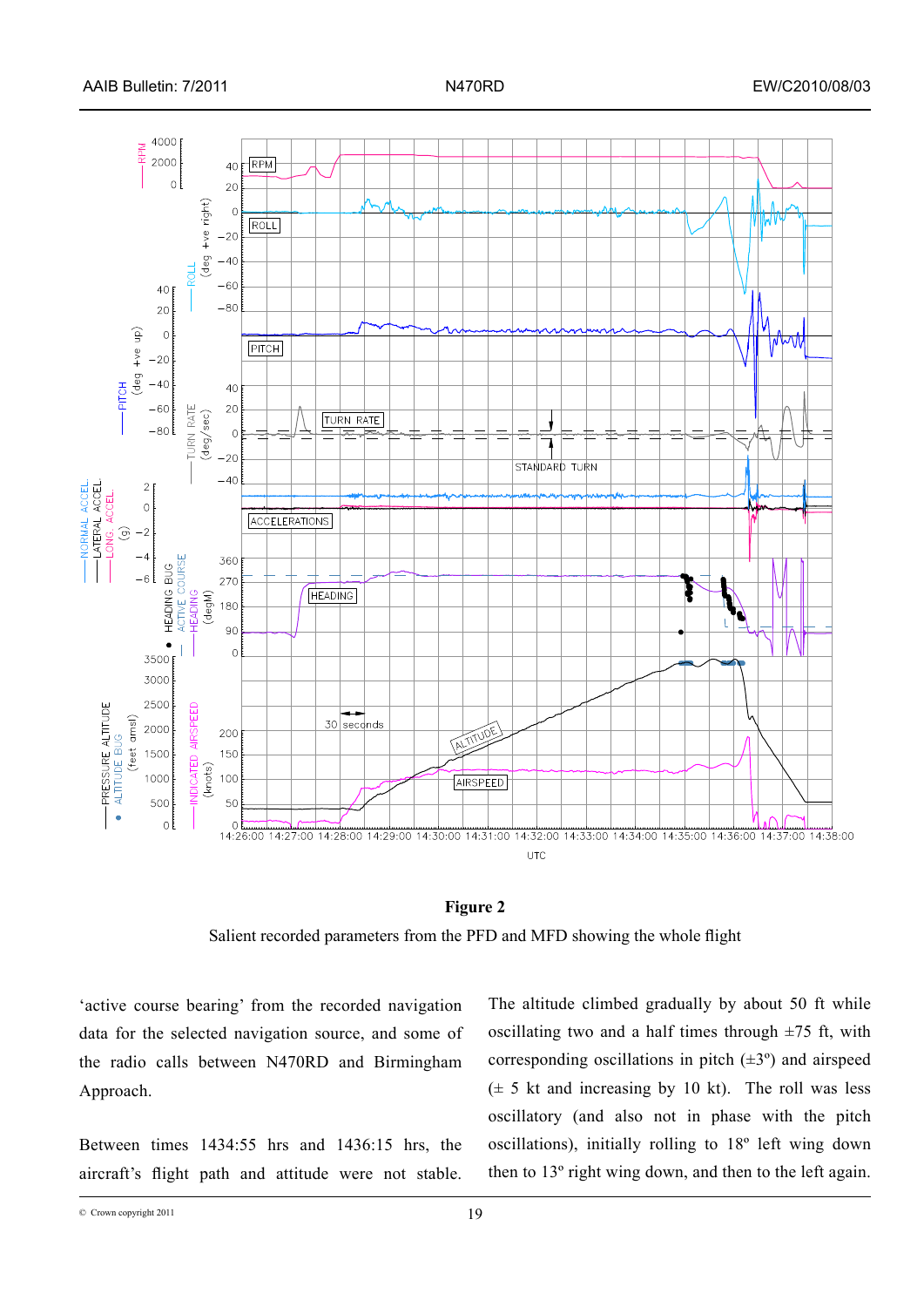

# **Figure 3**

Salient recorded parameters from the PFD and MFD from top of climb to the CAPS deployment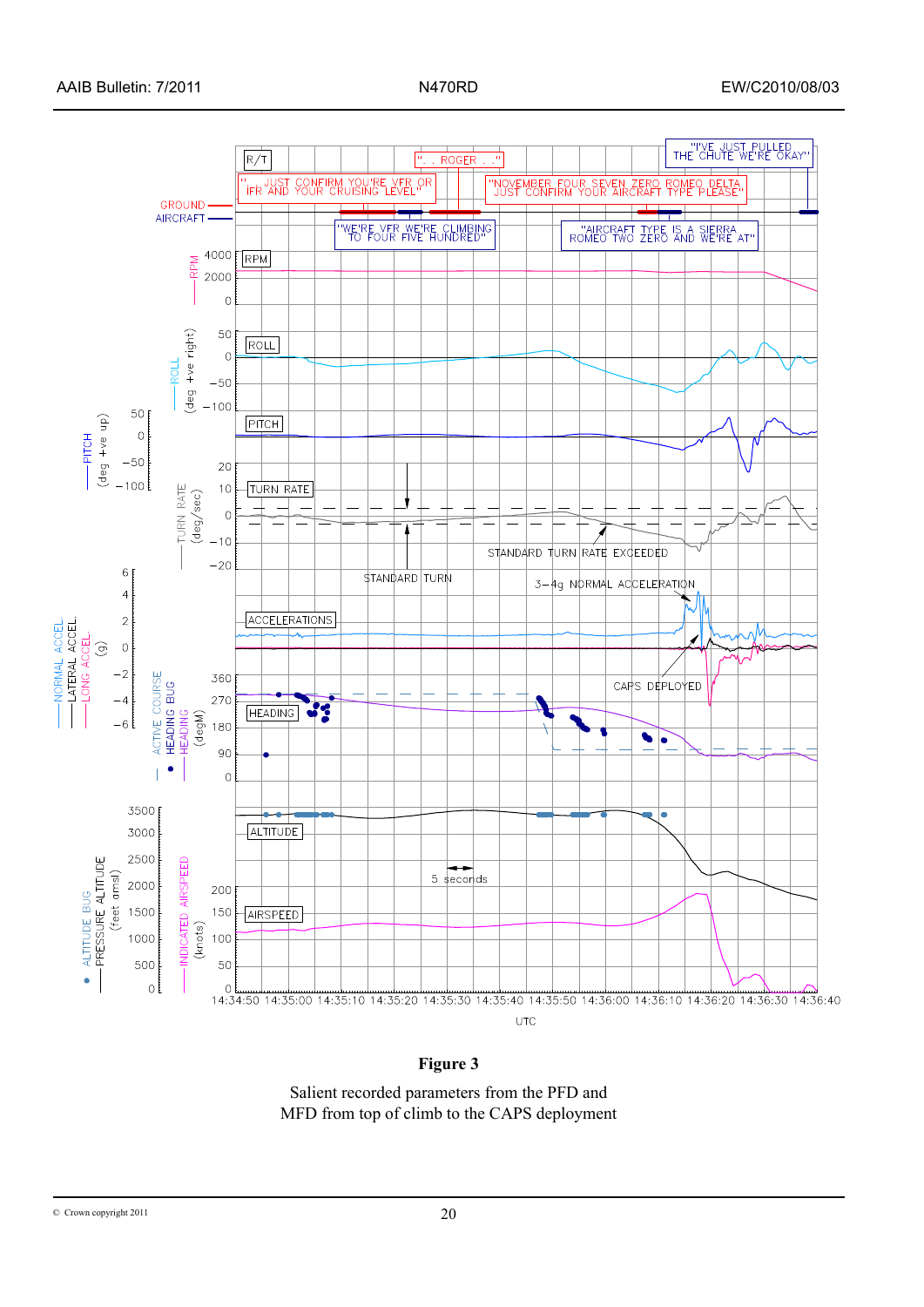A corresponding heading change can be seen as the aircraft initially turned to the left from 295ºM through 50º, at less than the standard turn rate of 3º/sec. As the aircraft started to turn there were a number of changes to the heading bug over a period of seven seconds. On reaching 235ºM in the left turn, the aircraft started a similarly gentle turn to the right through 15º during which the active course changed from 295ºM to 197ºM. The heading bug also changed in stages to 221ºM. The aircraft then started another turn to the left, during which the turn rate exceeded the standard value and continued to increase. A similar divergence was recorded in the aircraft's attitude as it banked left and pitched down, with increasing airspeed and loss in altitude. Further heading bug changes were recorded, to a final value of 137ºM.

At 1436:13 hrs, as the bank angle reached 66º left wing-down and the pitch 25º nose-down, there was a sharp rise in the normal acceleration from a nominal 1g to 3g, and then to 4g two seconds later, consistent with recovery from a developing spiral dive. A review of the recorded data made by the aircraft manufacturer confirmed that from 1436:17 hrs, the aircraft's flight profile and dynamics were consistent with the CAPS having being deployed. At the time of deployment (1436:17 hrs) the aircraft's altitude and airspeed were 2,400 ft amsl and 187 kt, respectively. The pitch attitude was 9º nose-down and aircraft was banked 45º to the left.

The recorded data provided no evidence of a significant jolt or abrupt change in the flight path prior to the moment at which the BRS was activated.

# **Accident site**

The aircraft was substantially intact and was located at the foot of a large tree. Several branches were broken and there were areas of surface damage to the aircraft in which there were transfer marks from the bark of the tree. The tree had probably absorbed some of the energy of the descending aircraft.

The parachute was still attached to the aircraft. This was inspected and found to have several scorch marks that ran in a line on the parachute canopy. These marks were consistent with the canopy having contacted overhead electricity lines that were located nearby. Local residents reported a power cut at approximately the time the aircraft landed, which further supports this. There was some minor damage to the parachute that might have been caused by high forces. Early in the recovery operation the parachute was detached from the aircraft to ensure that it did not re-inflate, move or further damage the aircraft.

The PFD and MFD were removed so that flight data information could be extracted.

The cover panel of the Ballistic Recovery System, measuring 43 x 38 cm, was recovered from a nearby field. The words '*Warning! Rocket for parachute deployment inside stay clear when airplane occupied*', appeared in two places, in black letters on an adhesive sticker which measured 4 x 17 cm.

The aircraft was recovered to AAIB for further examination.

## **Aircraft information**

N470RD was an SRV version of the SR20 aircraft. The aircraft was fitted with two large electronic flight display units: the PFD and MFD. The aircraft had two conventional instruments: an airspeed indicator and an altimeter. The aircraft was approved for flight under VFR only.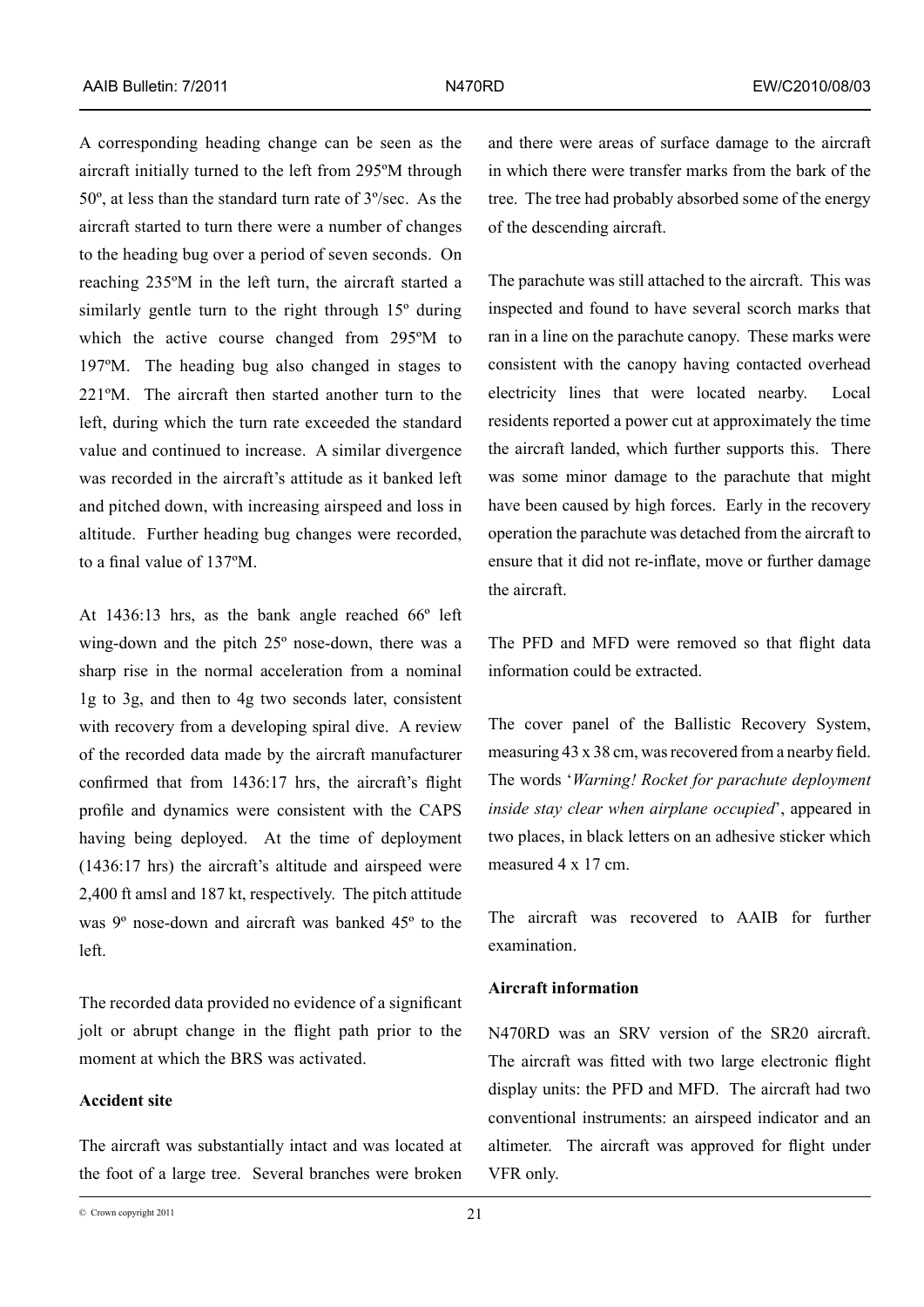The aircraft was fitted with a ballistic recovery system, as standard for the type. This is an emergency parachute that is deployed from a compartment behind the cabin and is activated by pulling a handle in the cockpit. The maximum parachute deployment speed demonstrated by the manufacturer was 135 KIAS. Both successful and unsuccessful deployments have been recorded at speed in excess of 135 KIAS.

The aircraft was fitted with an S-TEK 55SR autopilot driving a roll trim servo and a pitch trim servo. Pilot inputs to the stick mounted trimmer button are also fed into the autopilot. The roll computer function of the autopilot receives signal input from the PFD and from the turn co-ordinator. The latter is a standard gyroscopic instrument mounted behind the instrument panel and is not visible to the pilot during flight.

The pitch computer function in the autopilot receives input from the altitude transducer (which receives input from the static pressure port), an accelerometer inside the autopilot unit, glideslope deviations and pilot input speed selections.

# **Aircraft manufacturer's analysis of the recorded data**

The manufacturer analysed the recorded data and reported that in the minute or so prior to the BRS activation, the data showed that either the autopilot was not engaged, or it was engaged but was malfunctioning, or there was some other influence on the flying controls (possibly from pressure inadvertently applied by the pilot or passenger to the side control sticks).

### **Engineering investigation**

The three primary flight controls were checked for continuity, and full and free movement. No anomalies were identified.

The autopilot system was ground tested with inputs to the altitude transducer, the turn co-ordinator, the accelerometer in the autopilot unit and the PFD. The autopilot was tested in various modes and the functioned normally.

The turn co-ordinator was tested at a specialist instrument facility and functioned normally.

# **Analysis**

The background to the flight, preparation, and departure, all appear to have been unremarkable. The aircraft was apparently airworthy, and the pilot qualified. Whilst poor weather was reported not far from Turweston, there is no evidence that the pilot departed in inappropriate conditions.

As the aircraft climbed towards the pilot's intended cruising altitude of 4,500 ft, the pilot apparently decided to turn back towards Turweston, perhaps as he approached the poor weather which had caused the gliding club at Shennington to stop flying. He selected the altitude mode of the autopilot and attempted to command a turn back towards Turweston.

In doing so, the pilot adjusted the heading bug and programmed the GPS. During this time, the aircraft began a series of manoeuvres, slight at first but becoming more dynamic. The pilot's attention was directed towards the controls on the centre console of the aircraft, which might explain why he was not aware that the aircraft was not performing as he intended.

The cause of the subsequent manoeuvres could not be identified. The pilot reported that the autopilot was engaged at the time, but the aircraft manufacturer's analysis of the recorded data shows that it was either not engaged, was malfunctioning, or there was some interference with the controls.